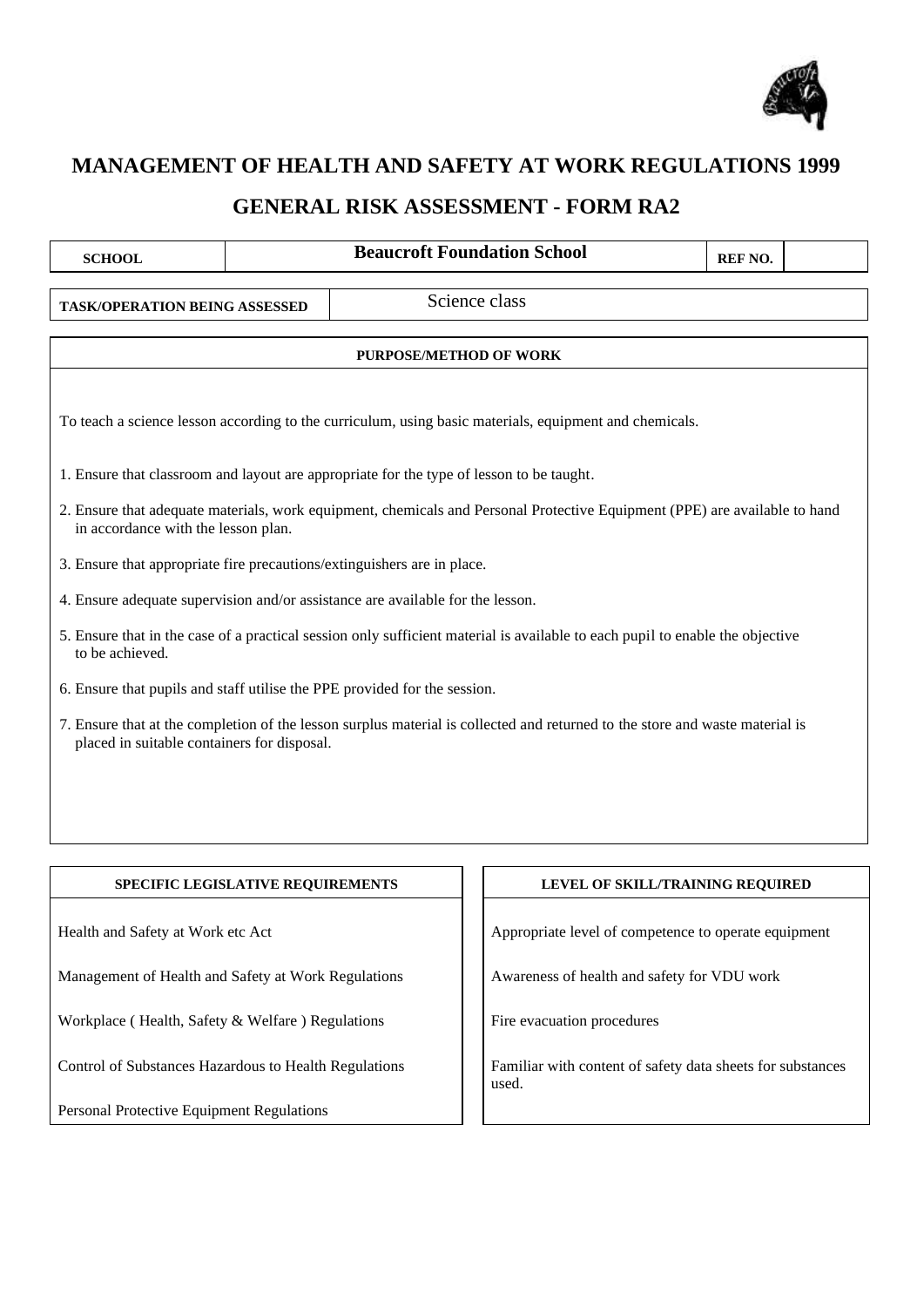| <b>CHEMICALS/MATERIALS</b><br><b>INVOLVED</b> | <b>ASSESSMENT</b><br><b>DATE</b> | <b>SPECIFIC WORK EQUIPMENT PROVIDED</b> |
|-----------------------------------------------|----------------------------------|-----------------------------------------|
| Chemical substances relevant to the<br>lesson | No chemical stored               | Glassware – beakers, flasks, test tubes |

| <b>MAIN HAZARDS IDENTIFIED</b> | WHO WILL BE AFFECTED | <b>CONTROL MEASURES TO REDUCE THE RISK</b>                                                                                                |
|--------------------------------|----------------------|-------------------------------------------------------------------------------------------------------------------------------------------|
| Cuts from broken glassware     | Teacher, TA, pupils  | Broken glassware to be cleaned up immediately using the<br>appropriate tools by teacher or $TA$ – not by pupils.                          |
|                                |                      | Broken glassware to be placed in suitable container.                                                                                      |
|                                |                      | Pprotection to be used when handling broken glass.                                                                                        |
|                                |                      | Injuries to be attended to in accordance with standing<br>instructions by First Aider.                                                    |
| Slips/Trips                    | Teacher, TA, pupils  | All gangways to be kept clear of obstructions.                                                                                            |
|                                |                      | Trailing leads not permitted to cross travel areas.                                                                                       |
|                                |                      | Materials to be stacked neatly out of travel areas.                                                                                       |
|                                |                      | Floors to be kept dry and free of slip hazards.                                                                                           |
|                                |                      | Clear up spillages immediately.                                                                                                           |
| Electricity                    | Teacher, TA, pupils  | All electrical equipment must be tested for electrical safety<br>according the school's H&S policy.                                       |
| <b>Chemical Substances</b>     |                      |                                                                                                                                           |
|                                | Teacher, TA, pupils  | Only low-hazard chemicals to be used by pupils.                                                                                           |
|                                |                      | Pupils only to use potentially hazardous chemicals under<br>the direct supervision of the teacher in accordance with<br>COSHH procedures. |
|                                |                      | Minimum quantities to be used per lesson.                                                                                                 |
|                                |                      | Pupils to be instructed on procedures for handling<br>chemicals.                                                                          |
| Hot liquids or surfaces        | Teacher, TA, pupils  | All investigations involving heating water or dilute<br>solutions are to be demonstrated by the teacher first.                            |
|                                |                      | Hot equipment to be allowed to cool before handling.                                                                                      |
|                                |                      | Beakers/flasks/test-tubes used for heating must be<br>specifically fit for purpose and undamaged.                                         |
|                                |                      | PPE must be worn.                                                                                                                         |
|                                |                      | Pupils to receive instruction in hazards associated with the<br>equipment and liquids/solids being heated.                                |
| General                        | Teacher, TA, pupils  |                                                                                                                                           |
|                                |                      | Appropriate clothing/footwear to be worn.                                                                                                 |
|                                |                      | Each pupil to have adequate space to work.                                                                                                |
|                                |                      | Fire procedures to be explained.                                                                                                          |
|                                |                      | Handwashing procedures to be explained.                                                                                                   |

| Has a manual handling risk been identified? | Yes            |
|---------------------------------------------|----------------|
| Is the risk considered to be                | Low            |
| Is a further detailed assessment required   | N <sub>0</sub> |
|                                             |                |

**manual handling assessment will be required to fulfil the** 

PERSONAL PROTECTIVE EQUIPMENT REQUIRED Eye protection Apron

**Is training and instruction required** YES